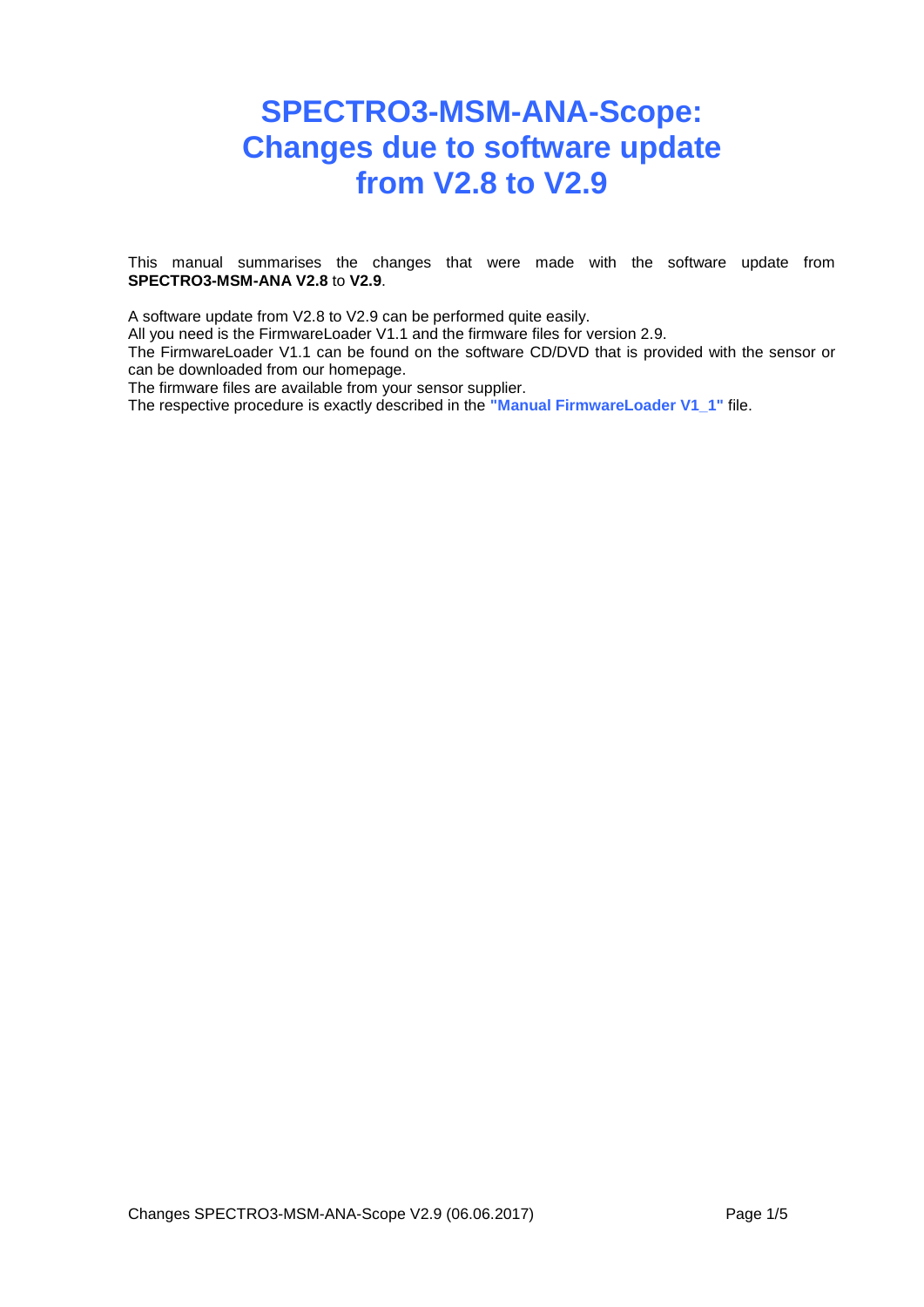### Change 1:

The **CALIBRATION MODE** parameter was renamed and now is called **SHAPE MODE**. Under **CALIBRATION MODE 2D** and **3D** could be selected for representing the color in space. **2D** was used to define a cylinder in space, and **3D** to define a sphere in space.

For a better understanding these designations were renamed into **CYLINDER** and **SPHERE**. In addition the color now also can be defined as a block in space.



#### **SHAPE MODE:**

This function field is used to specify whether the color space coordinates **(e.g. L\* a\* b\*)** should be viewed as a block, cylinder, or sphere in space.

When viewed as a block, each color space coordinate has its own tolerance **(a\*Tol, b\*Tol, L\*Tol)**.

The color distance **delta E** is calculated from the color coordinates **(a\* b\*)**.

A color is recognised if the current color space coordinates lie in the color block.

When viewed as a cylinder, the color coordinates **(a\* b\*)** have their own tolerance **(a\*b\*Tol),** and the brightness value **(L\*)** has its own tolerance **(L\*Tol)**.

The color distance **delta E** is calculated from the color coordinates **(a\* b\*)**.

A color is recognised if the current color space coordinates lie in the color cylinder.

In sphere mode there only is one tolerance for the color space coordinates.

The color distance **delta E** is calculated from the color space coordinates **(L\* a\* b\*)**.

A color is recognised if the current color space coordinates lie in the color sphere.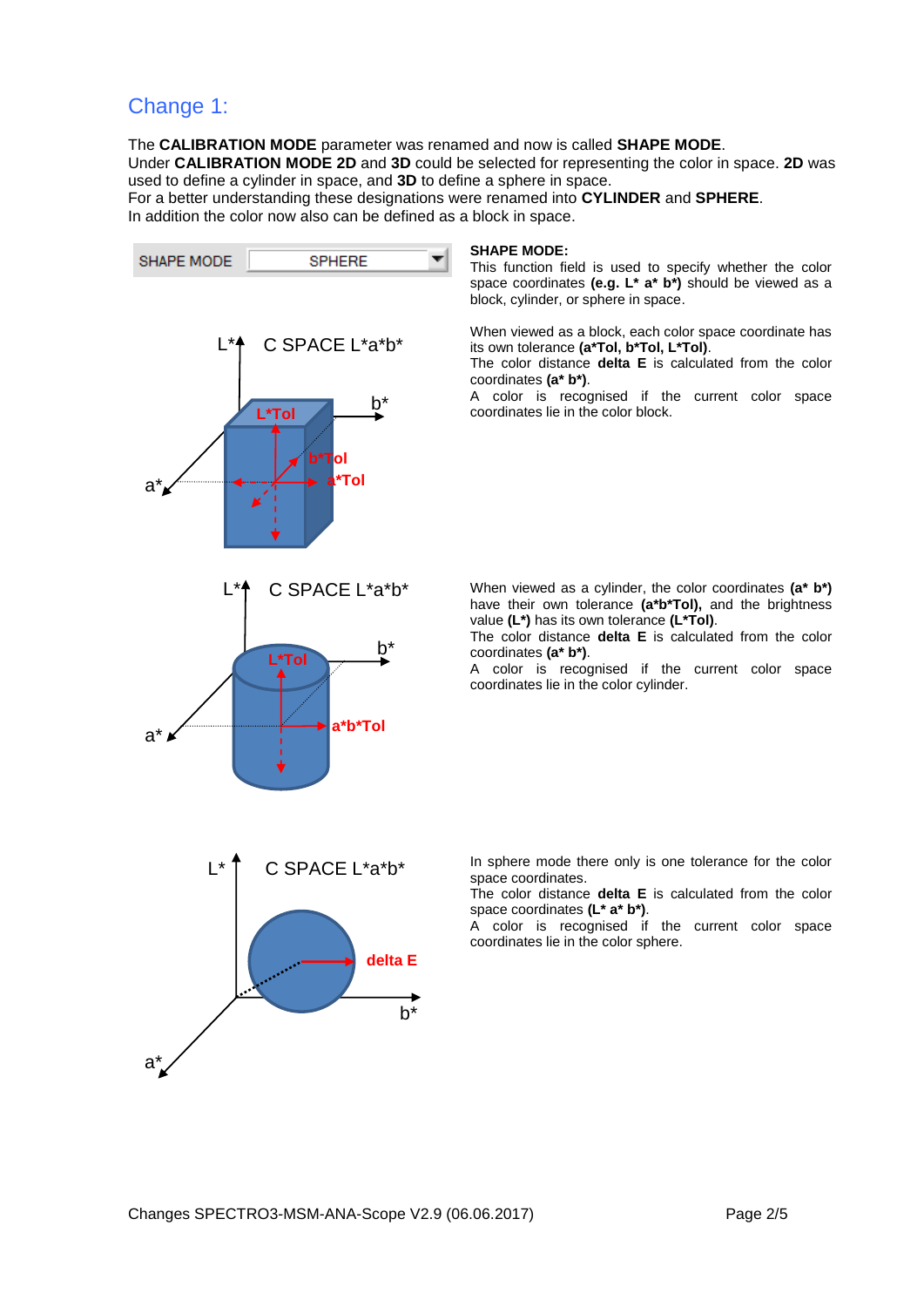# Change 2:

The **2D** tab no longer exists in the data window (right half of the screen). The **3D** tab was renamed into **C SPACE 3D**.

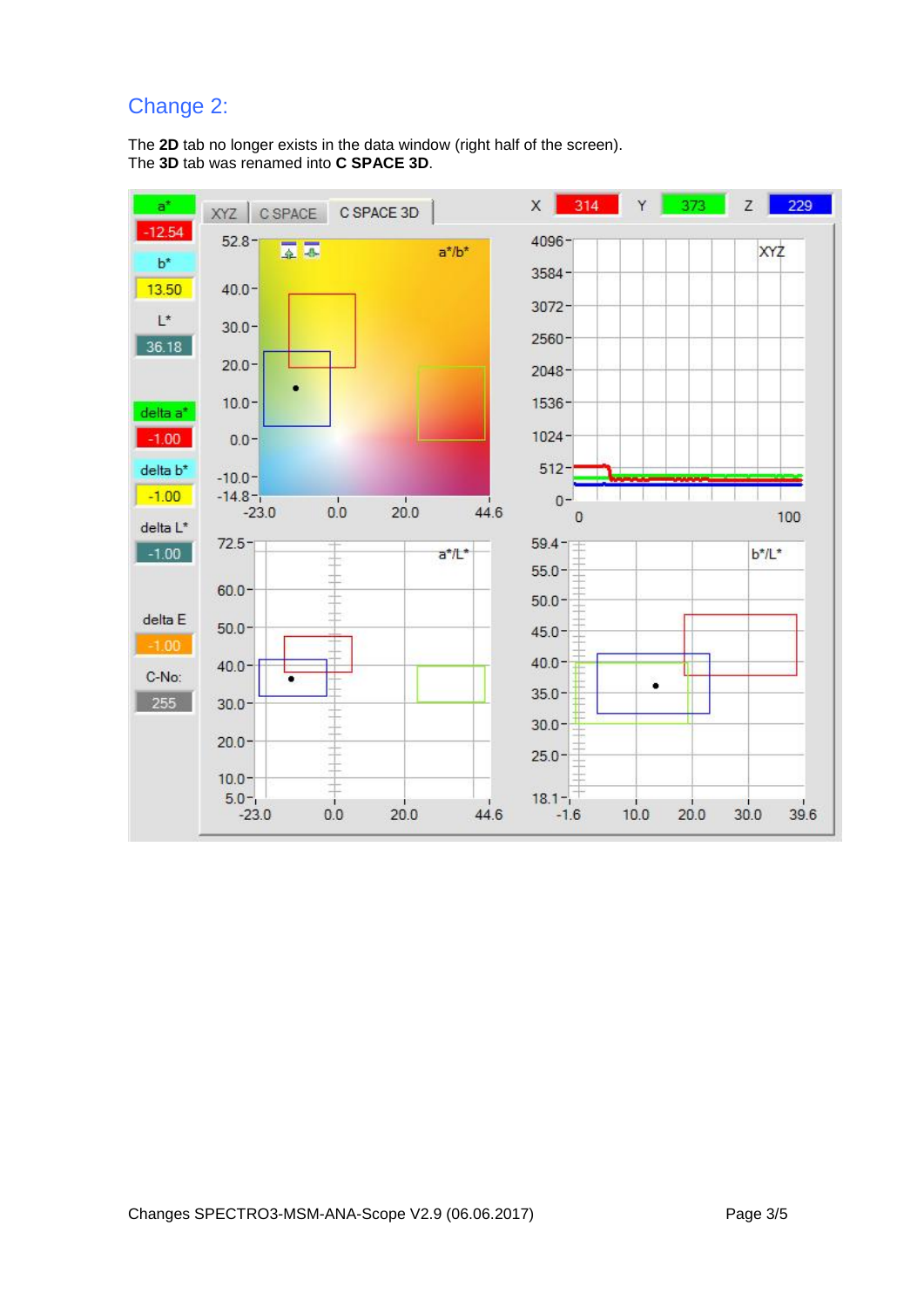# Change 3:

Under **C SPACE** xyY, L\*a\*b\*, L\*u'v' a corresponding color chart was introduced as a background in the graph.

The graph with the color chart in the background can be zoomed in and out.